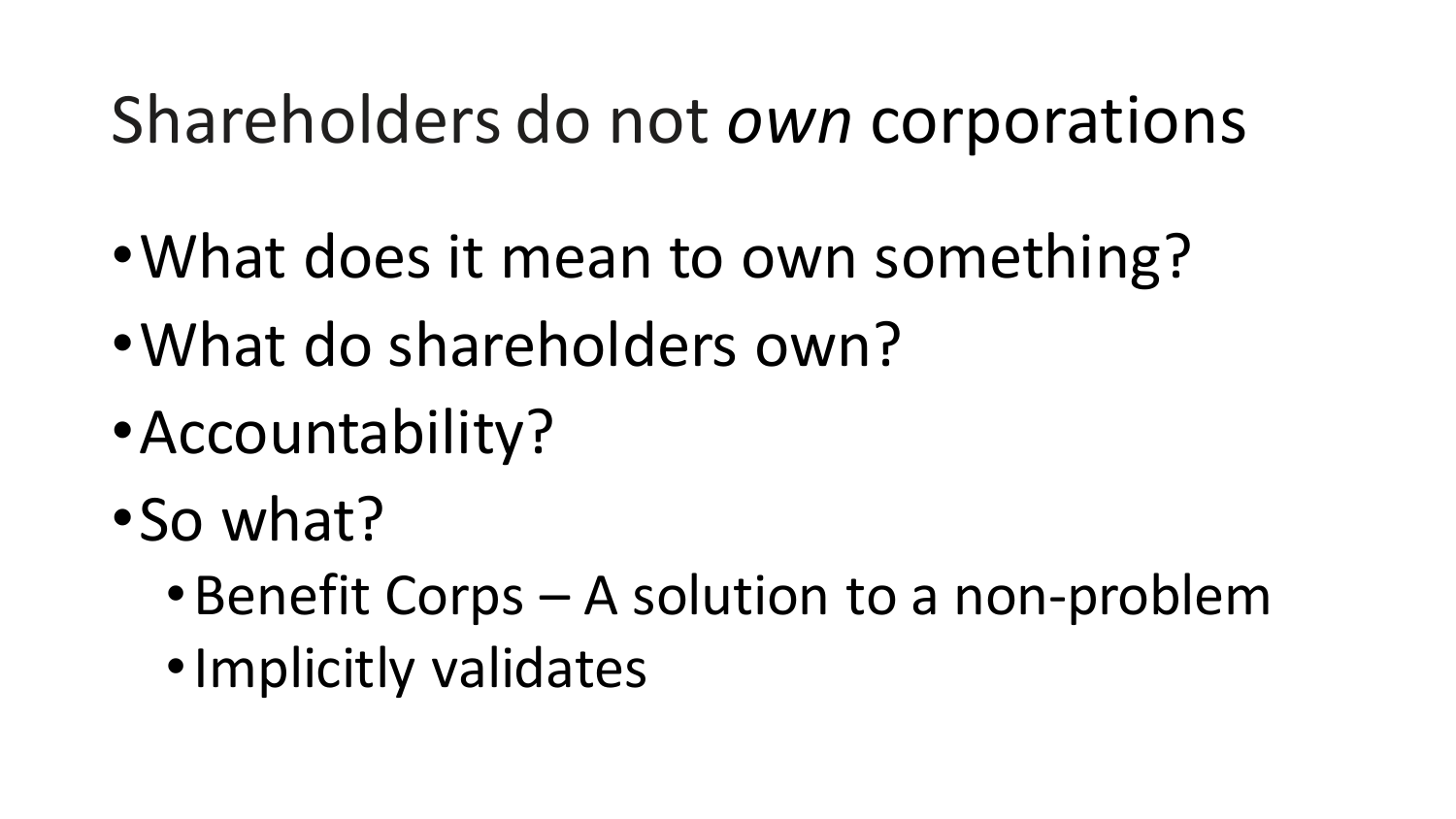#### Corporations are people and people are....

- …Boundedly Self-interested (Bosse & Phillips, 2016)
	- Narrow SI tautological or wrong
	- Reciprocity
	- Tipping and Revenge
- …Psychologically Complex (Greene, 2013)
	- Intuition vs. Rationality
	- Me/you vs. us/them
- Federalist No. 10 (Publius, 1787)
- But organizations are artifice and it's people all the way down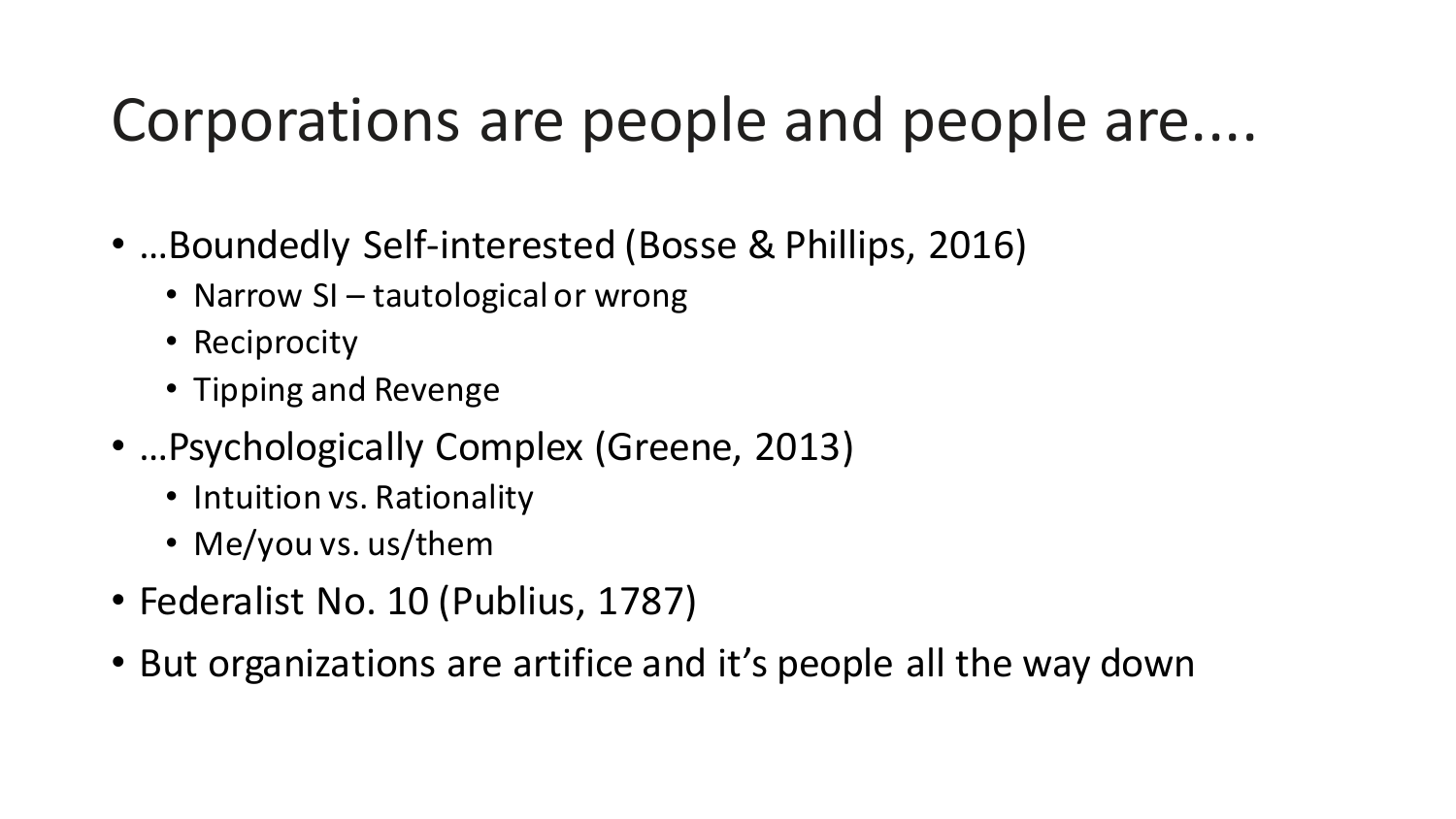#### Ethics, Values, Norms, etc.

- •No more powerful source of human coordination in history
	- Thou Shalt Nots vs. Aligned Values
- Yet systematically and intentionally ignored by many of our most influential theories
- Three things you're not supposed to talk about in polite company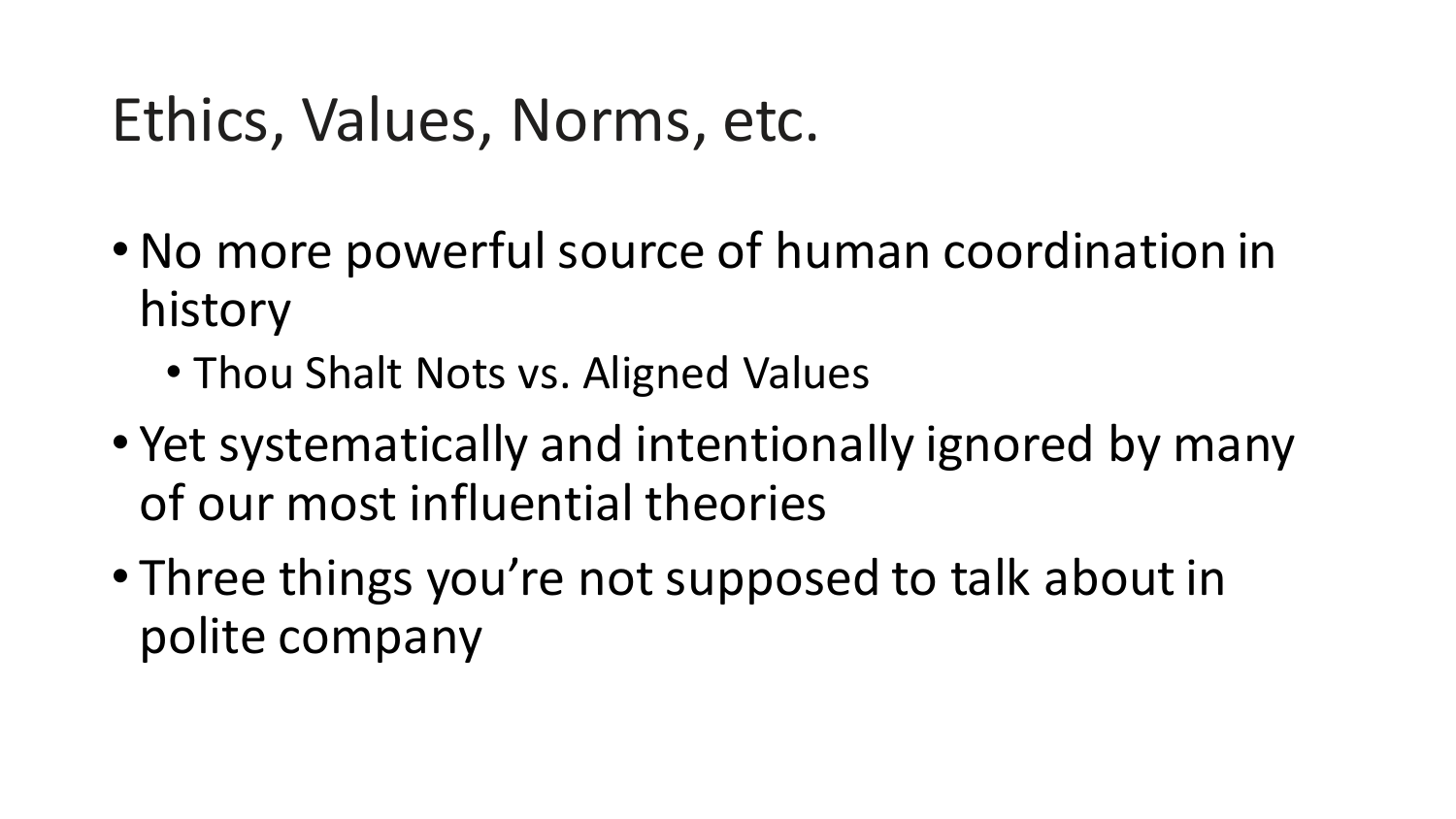- "In The Business Roundtable's view, the paramount duty of management and of boards of directors is to the corporation's stockholders; the interests of other stakeholders are relevant as a derivative of the duty to stockholders. The notion that the board must somehow balance the interests of stockholders against the interests of other stakeholders fundamentally misconstrues the role of directors." ([1997: 3\)](http://www.ralphgomory.com/wp-content/uploads/2018/05/Business-Roundtable-1997.pdf)
	- 31 manuscript pages; no sign of specifiable authorship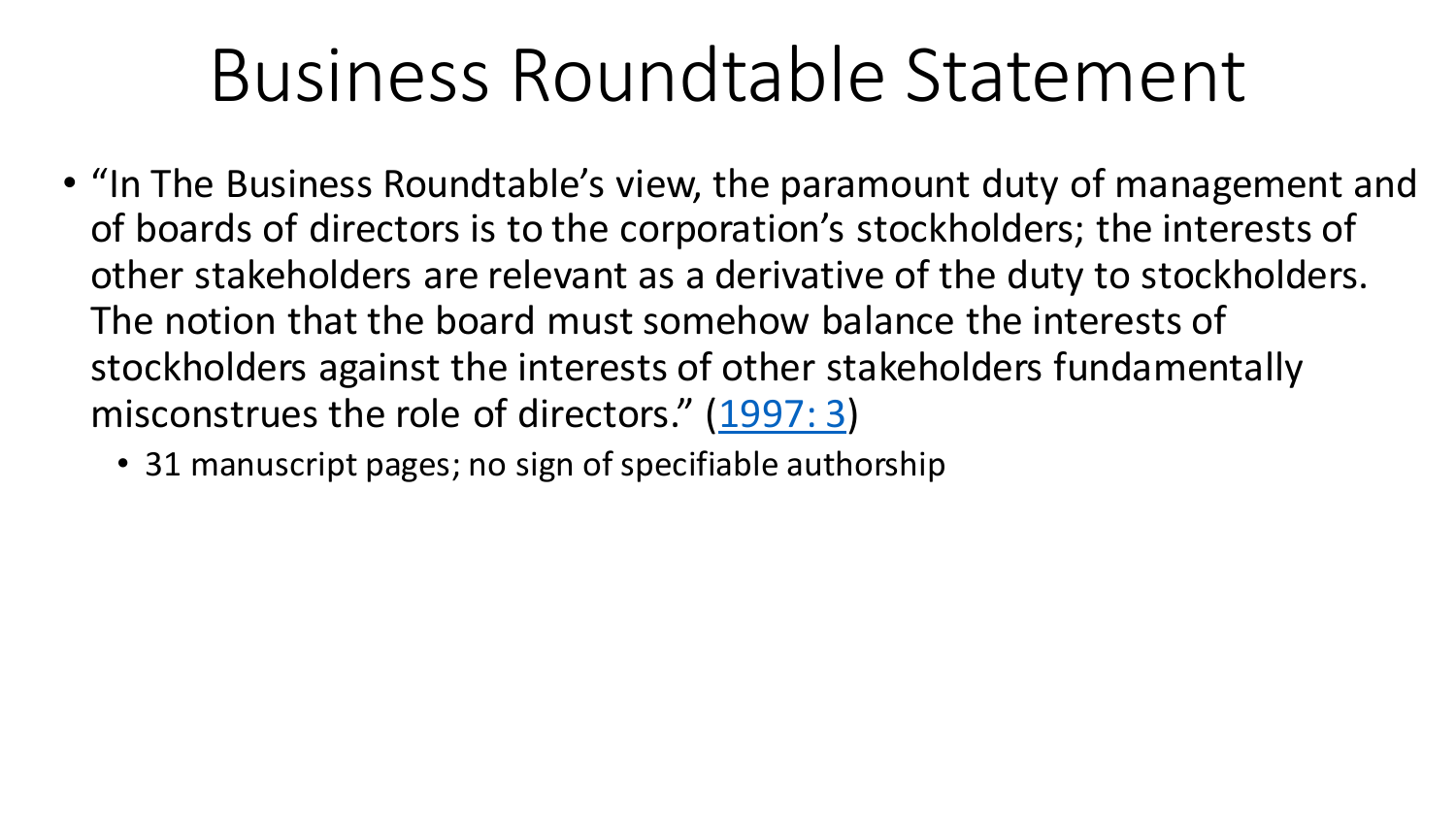- 305 words [11/12 pages are signatures of 183 top executives \(11 women\)](https://opportunity.businessroundtable.org/wp-content/uploads/2019/12/BRT-Statement-on-the-Purpose-of-a-Corporation-with-Signatures.pdf)
- Relevance to practice
	- Donaldson and Preston's remaining work ("managerial")
- How is this controversial?
	- "Business schools do not need to do a great deal more to help prevent future Enrons; they need only to stop doing a lot they currently do." (Ghoshal, 2005: 75)
- Fiduciary duties to shareholders
	- Did corporate counsel approve?
	- Supersede?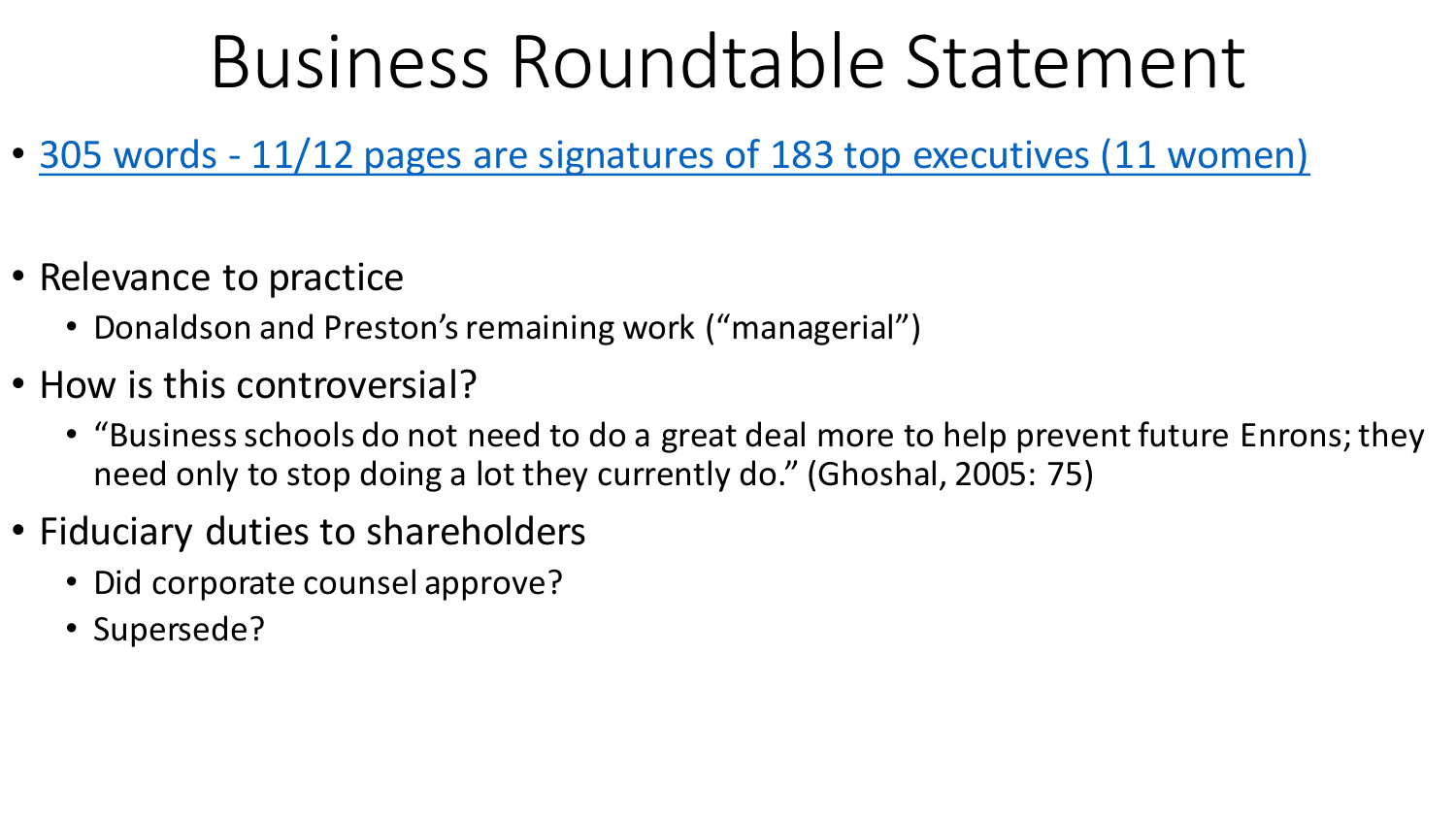From Press Release:

"Since 1978, Business Roundtable has periodically issued Principles of Corporate Governance. Each version of the document issued since 1997 has endorsed principles of shareholder primacy – that corporations exist principally to serve shareholders. With today's announcement, the new Statement **supersedes previous statements** and outlines a modern standard for corporate responsibility." (emphasis added)